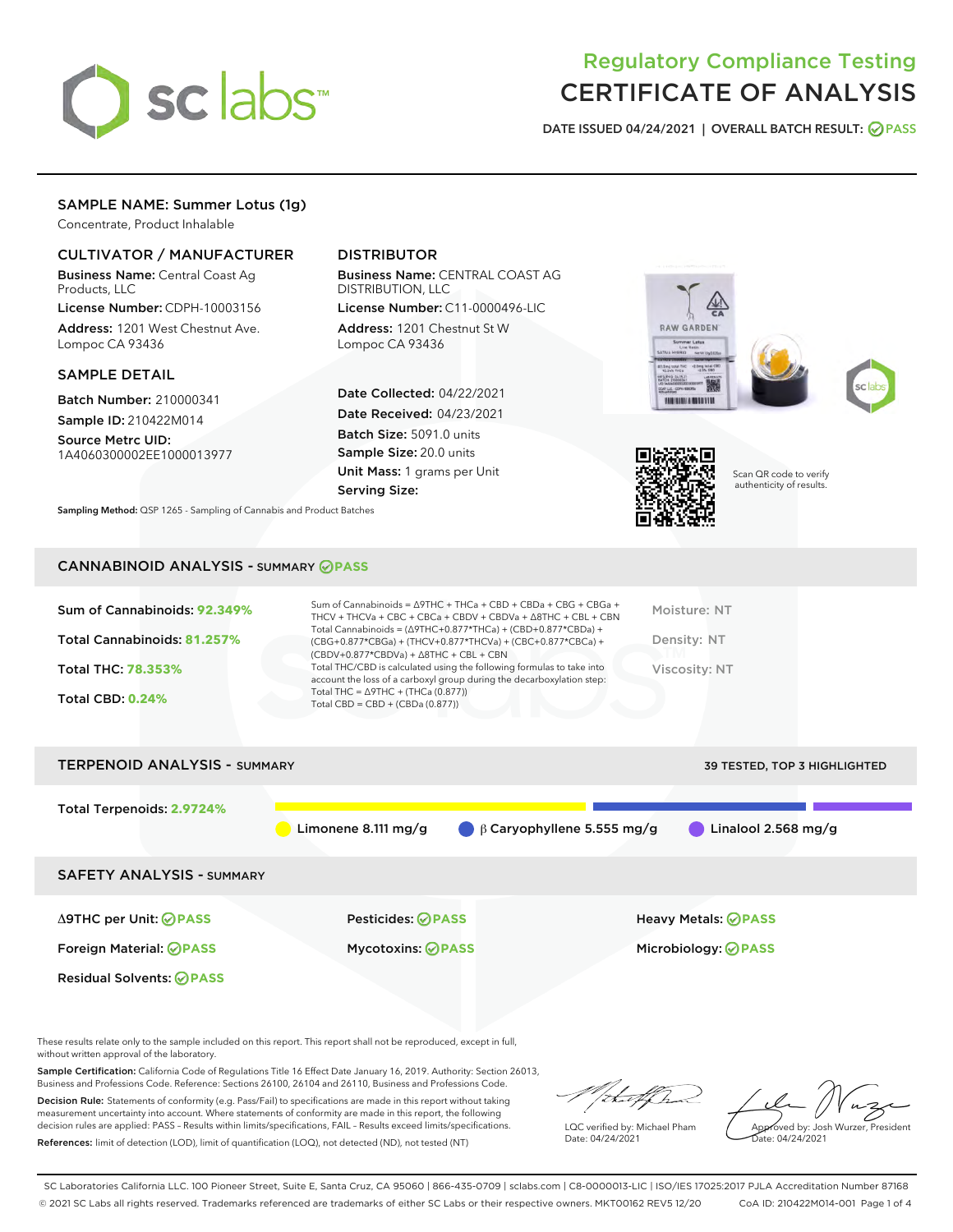



SUMMER LOTUS (1G) | DATE ISSUED 04/24/2021 | OVERALL BATCH RESULT: **○** PASS

### CANNABINOID TEST RESULTS - 04/24/2021 2 PASS

Tested by high-performance liquid chromatography with diode-array detection (HPLC-DAD). **Method:** QSP 1157 - Analysis of Cannabinoids by HPLC-DAD

#### TOTAL CANNABINOIDS: **81.257%**

Total Cannabinoids (Total THC) + (Total CBD) + (Total CBG) + (Total THCV) + (Total CBC) + (Total CBDV) + ∆8THC + CBL + CBN

TOTAL THC: **78.353%** Total THC (∆9THC+0.877\*THCa)

TOTAL CBD: **0.24%**

Total CBD (CBD+0.877\*CBDa)

TOTAL CBG: 1.56% Total CBG (CBG+0.877\*CBGa)

TOTAL THCV: 0.416% Total THCV (THCV+0.877\*THCVa)

TOTAL CBC: 0.688% Total CBC (CBC+0.877\*CBCa)

TOTAL CBDV: ND Total CBDV (CBDV+0.877\*CBDVa)

| <b>COMPOUND</b> | LOD/LOQ<br>(mg/g)          | <b>MEASUREMENT</b><br><b>UNCERTAINTY</b><br>(mg/g) | <b>RESULT</b><br>(mg/g) | <b>RESULT</b><br>(%) |
|-----------------|----------------------------|----------------------------------------------------|-------------------------|----------------------|
| <b>THCa</b>     | 0.05 / 0.14                | ±22.415                                            | 872.16                  | 87.216               |
| <b>A9THC</b>    | 0.06 / 0.26                | ±0.642                                             | 18.65                   | 1.865                |
| <b>CBGa</b>     | 0.1 / 0.2                  | ±0.75                                              | 14.4                    | 1.44                 |
| <b>CBCa</b>     | 0.07/0.28                  | ±0.384                                             | 7.85                    | 0.785                |
| <b>THCVa</b>    | 0.07/0.20                  | ±0.226                                             | 4.74                    | 0.474                |
| <b>CBG</b>      | 0.06/0.19                  | ±0.116                                             | 2.95                    | 0.295                |
| <b>CBDa</b>     | 0.02/0.19                  | ±0.080                                             | 2.74                    | 0.274                |
| A8THC           | 0.1/0.4                    | N/A                                                | <b>ND</b>               | <b>ND</b>            |
| <b>THCV</b>     | 0.1/0.2                    | N/A                                                | <b>ND</b>               | <b>ND</b>            |
| <b>CBD</b>      | 0.07/0.29                  | N/A                                                | <b>ND</b>               | <b>ND</b>            |
| <b>CBDV</b>     | 0.04 / 0.15                | N/A                                                | <b>ND</b>               | <b>ND</b>            |
| <b>CBDVa</b>    | 0.03/0.53                  | N/A                                                | <b>ND</b>               | <b>ND</b>            |
| <b>CBL</b>      | 0.06 / 0.24                | N/A                                                | <b>ND</b>               | <b>ND</b>            |
| <b>CBN</b>      | 0.1/0.3                    | N/A                                                | <b>ND</b>               | <b>ND</b>            |
| <b>CBC</b>      | 0.2 / 0.5                  | N/A                                                | <b>ND</b>               | <b>ND</b>            |
|                 | <b>SUM OF CANNABINOIDS</b> |                                                    | 923.49 mg/g             | 92.349%              |

#### **UNIT MASS: 1 grams per Unit**

| ∆9THC per Unit                                                                            | 1120 per-package limit | 18.65 mg/unit<br><b>PASS</b> |  |  |
|-------------------------------------------------------------------------------------------|------------------------|------------------------------|--|--|
| <b>Total THC per Unit</b>                                                                 |                        | 783.53 mg/unit               |  |  |
| <b>CBD per Unit</b>                                                                       |                        | <b>ND</b>                    |  |  |
| <b>Total CBD per Unit</b>                                                                 |                        | 2.40 mg/unit                 |  |  |
| Sum of Cannabinoids<br>per Unit                                                           |                        | 923.49 mg/unit               |  |  |
| <b>Total Cannabinoids</b><br>per Unit                                                     |                        | 812.57 mg/unit               |  |  |
| <b>MOISTURE TEST RESULT</b><br><b>VISCOSITY TEST RESULT</b><br><b>DENSITY TEST RESULT</b> |                        |                              |  |  |

Not Tested

Not Tested

Not Tested

| <b>TERPENOID TEST RESULTS - 04/24/2021</b> |  |  |  |
|--------------------------------------------|--|--|--|
|--------------------------------------------|--|--|--|

Terpene analysis utilizing gas chromatography-flame ionization detection (GC-FID). **Method:** QSP 1192 - Analysis of Terpenoids by GC-FID

| <b>COMPOUND</b>         | LOD/LOQ<br>(mg/g) | <b>MEASUREMENT</b><br><b>UNCERTAINTY</b><br>(mg/g) | <b>RESULT</b><br>(mg/g)                         | <b>RESULT</b><br>(%) |
|-------------------------|-------------------|----------------------------------------------------|-------------------------------------------------|----------------------|
| Limonene                | 0.005 / 0.016     | ±0.1160                                            | 8.111                                           | 0.8111               |
| $\beta$ Caryophyllene   | 0.004 / 0.012     | ±0.1978                                            | 5.555                                           | 0.5555               |
| Linalool                | 0.009 / 0.032     | ±0.0976                                            | 2.568                                           | 0.2568               |
| <b>Myrcene</b>          | 0.008 / 0.025     | ±0.0261                                            | 2.026                                           | 0.2026               |
| $\alpha$ Humulene       | 0.009 / 0.029     | ±0.0542                                            | 1.687                                           | 0.1687               |
| Terpinolene             | 0.008 / 0.026     | ±0.0267                                            | 1.304                                           | 0.1304               |
| Fenchol                 | 0.010 / 0.034     | ±0.0497                                            | 1.284                                           | 0.1284               |
| $\alpha$ Bisabolol      | 0.008 / 0.026     | ±0.0580                                            | 1.087                                           | 0.1087               |
| Terpineol               | 0.016 / 0.055     | ±0.0653                                            | 1.064                                           | 0.1064               |
| $\beta$ Pinene          | 0.004 / 0.014     | ±0.0109                                            | 0.950                                           | 0.0950               |
| Ocimene                 | 0.011/0.038       | ±0.0291                                            | 0.905                                           | 0.0905               |
| trans-ß-Farnesene       | 0.008 / 0.025     | ±0.0248                                            | 0.698                                           | 0.0698               |
| Guaiol                  | 0.009 / 0.030     | ±0.0320                                            | 0.678                                           | 0.0678               |
| $\alpha$ Pinene         | 0.005 / 0.017     | ±0.0056                                            | 0.646                                           | 0.0646               |
| Nerolidol               | 0.009 / 0.028     | ±0.0224                                            | 0.356                                           | 0.0356               |
| Borneol                 | 0.005 / 0.016     | ±0.0103                                            | 0.246                                           | 0.0246               |
| Camphene                | 0.005 / 0.015     | ±0.0010                                            | 0.087                                           | 0.0087               |
| Geraniol                | 0.002 / 0.007     | ±0.0034                                            | 0.078                                           | 0.0078               |
| Caryophyllene<br>Oxide  | 0.010 / 0.033     | ±0.0036                                            | 0.078                                           | 0.0078               |
| Fenchone                | 0.009 / 0.028     | ±0.0017                                            | 0.059                                           | 0.0059               |
| Citronellol             | 0.003 / 0.010     | ±0.0024                                            | 0.049                                           | 0.0049               |
| Sabinene Hydrate        | 0.006 / 0.022     | ±0.0019                                            | 0.048                                           | 0.0048               |
| Eucalyptol              | 0.006 / 0.018     | ±0.0009                                            | 0.037                                           | 0.0037               |
| $\alpha$ Phellandrene   | 0.006 / 0.020     | ±0.0004                                            | 0.029                                           | 0.0029               |
| $\alpha$ Terpinene      | 0.005 / 0.017     | ±0.0004                                            | 0.026                                           | 0.0026               |
| <b>Geranyl Acetate</b>  | 0.004 / 0.014     | ±0.0010                                            | 0.025                                           | 0.0025               |
| 3 Carene                | 0.005 / 0.018     | ±0.0003                                            | 0.023                                           | 0.0023               |
| $\gamma$ Terpinene      | 0.006 / 0.018     | ±0.0003                                            | 0.020                                           | 0.0020               |
| Sabinene                | 0.004 / 0.014     | N/A                                                | <loq< th=""><th><loq< th=""></loq<></th></loq<> | <loq< th=""></loq<>  |
| Nerol                   | 0.003 / 0.011     | N/A                                                | $\sim$ 00                                       | $\sim$ OO Is         |
| p-Cymene                | 0.005 / 0.016     | N/A                                                | ND                                              | ND                   |
| (-)-Isopulegol          | 0.005 / 0.016     | N/A                                                | <b>ND</b>                                       | ND                   |
| Camphor                 | 0.006 / 0.019     | N/A                                                | ND                                              | ND                   |
| Isoborneol              | 0.004 / 0.012     | N/A                                                | ND                                              | ND                   |
| Menthol                 | 0.008 / 0.025     | N/A                                                | ND                                              | ND                   |
| $R-(+)$ -Pulegone       | 0.003 / 0.011     | N/A                                                | ND                                              | ND                   |
| $\alpha$ Cedrene        | 0.005 / 0.016     | N/A                                                | ND                                              | ND                   |
| Valencene               | 0.009 / 0.030     | N/A                                                | ND                                              | ND                   |
| Cedrol                  | 0.008 / 0.027     | N/A                                                | ND                                              | ND                   |
| <b>TOTAL TERPENOIDS</b> |                   |                                                    | 29.724 mg/g                                     | 2.9724%              |

SC Laboratories California LLC. 100 Pioneer Street, Suite E, Santa Cruz, CA 95060 | 866-435-0709 | sclabs.com | C8-0000013-LIC | ISO/IES 17025:2017 PJLA Accreditation Number 87168 © 2021 SC Labs all rights reserved. Trademarks referenced are trademarks of either SC Labs or their respective owners. MKT00162 REV5 12/20 CoA ID: 210422M014-001 Page 2 of 4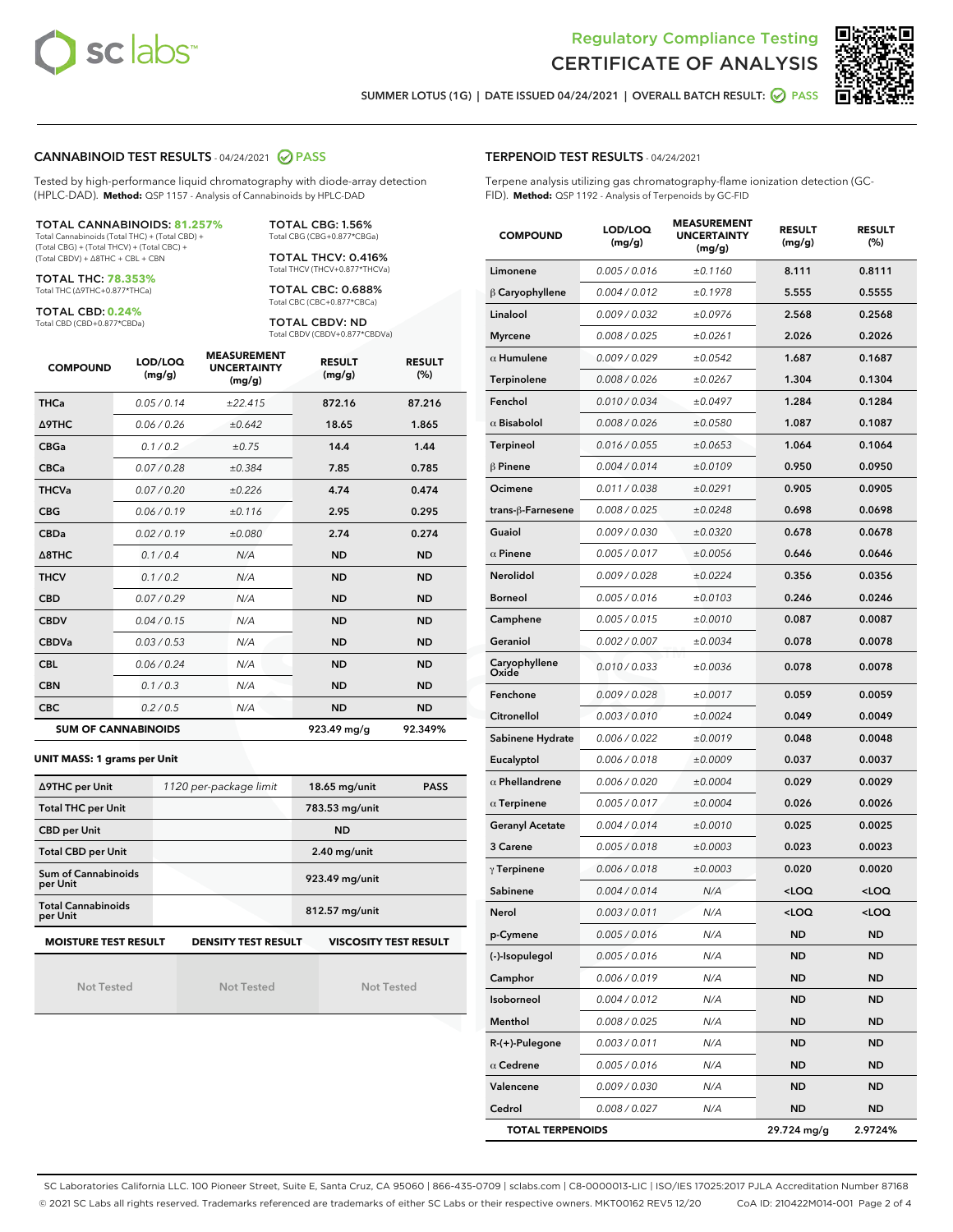



SUMMER LOTUS (1G) | DATE ISSUED 04/24/2021 | OVERALL BATCH RESULT: 2 PASS

# CATEGORY 1 PESTICIDE TEST RESULTS - 04/24/2021 2 PASS

Pesticide and plant growth regulator analysis utilizing high-performance liquid chromatography-mass spectrometry (HPLC-MS) or gas chromatography-mass spectrometry (GC-MS). \*GC-MS utilized where indicated. **Method:** QSP 1212 - Analysis of Pesticides and Mycotoxins by LC-MS or QSP 1213 - Analysis of Pesticides by GC-MS

| <b>COMPOUND</b>             | LOD/LOQ<br>$(\mu g/g)$ | <b>ACTION</b><br><b>LIMIT</b><br>$(\mu g/g)$ | <b>MEASUREMENT</b><br><b>UNCERTAINTY</b><br>$(\mu g/g)$ | <b>RESULT</b><br>$(\mu g/g)$ | <b>RESULT</b> |
|-----------------------------|------------------------|----------------------------------------------|---------------------------------------------------------|------------------------------|---------------|
| Aldicarb                    | 0.03 / 0.08            | $\ge$ LOD                                    | N/A                                                     | <b>ND</b>                    | <b>PASS</b>   |
| Carbofuran                  | 0.02/0.05              | $>$ LOD                                      | N/A                                                     | <b>ND</b>                    | <b>PASS</b>   |
| Chlordane*                  | 0.03 / 0.08            | $\ge$ LOD                                    | N/A                                                     | <b>ND</b>                    | <b>PASS</b>   |
| Chlorfenapyr*               | 0.03/0.10              | $>$ LOD                                      | N/A                                                     | <b>ND</b>                    | <b>PASS</b>   |
| Chlorpyrifos                | 0.02 / 0.06            | $\ge$ LOD                                    | N/A                                                     | <b>ND</b>                    | <b>PASS</b>   |
| Coumaphos                   | 0.02 / 0.07            | $\ge$ LOD                                    | N/A                                                     | <b>ND</b>                    | <b>PASS</b>   |
| Daminozide                  | 0.02 / 0.07            | $\ge$ LOD                                    | N/A                                                     | <b>ND</b>                    | <b>PASS</b>   |
| <b>DDVP</b><br>(Dichlorvos) | 0.03/0.09              | $\ge$ LOD                                    | N/A                                                     | <b>ND</b>                    | <b>PASS</b>   |
| Dimethoate                  | 0.03/0.08              | $>$ LOD                                      | N/A                                                     | <b>ND</b>                    | <b>PASS</b>   |
| Ethoprop(hos)               | 0.03/0.10              | $\ge$ LOD                                    | N/A                                                     | <b>ND</b>                    | <b>PASS</b>   |
| Etofenprox                  | 0.02 / 0.06            | $\ge$ LOD                                    | N/A                                                     | <b>ND</b>                    | <b>PASS</b>   |
| Fenoxycarb                  | 0.03 / 0.08            | $\ge$ LOD                                    | N/A                                                     | <b>ND</b>                    | <b>PASS</b>   |
| Fipronil                    | 0.03/0.08              | $>$ LOD                                      | N/A                                                     | <b>ND</b>                    | <b>PASS</b>   |
| Imazalil                    | 0.02 / 0.06            | $\ge$ LOD                                    | N/A                                                     | <b>ND</b>                    | <b>PASS</b>   |
| Methiocarb                  | 0.02 / 0.07            | $\ge$ LOD                                    | N/A                                                     | <b>ND</b>                    | <b>PASS</b>   |
| Methyl<br>parathion         | 0.03/0.10              | $\ge$ LOD                                    | N/A                                                     | <b>ND</b>                    | <b>PASS</b>   |
| <b>Mevinphos</b>            | 0.03/0.09              | $>$ LOD                                      | N/A                                                     | <b>ND</b>                    | <b>PASS</b>   |
| Paclobutrazol               | 0.02 / 0.05            | $\ge$ LOD                                    | N/A                                                     | <b>ND</b>                    | <b>PASS</b>   |
| Propoxur                    | 0.03/0.09              | $\ge$ LOD                                    | N/A                                                     | <b>ND</b>                    | <b>PASS</b>   |
| Spiroxamine                 | 0.03 / 0.08            | $\ge$ LOD                                    | N/A                                                     | <b>ND</b>                    | <b>PASS</b>   |
| Thiacloprid                 | 0.03/0.10              | $\ge$ LOD                                    | N/A                                                     | <b>ND</b>                    | <b>PASS</b>   |

#### CATEGORY 2 PESTICIDE TEST RESULTS - 04/24/2021 @ PASS

| <b>COMPOUND</b>          | LOD/LOO<br>$(\mu g/g)$ | <b>ACTION</b><br>LIMIT<br>$(\mu g/g)$ | <b>MEASUREMENT</b><br><b>UNCERTAINTY</b><br>$(\mu g/g)$ | <b>RESULT</b><br>$(\mu g/g)$ | <b>RESULT</b> |  |
|--------------------------|------------------------|---------------------------------------|---------------------------------------------------------|------------------------------|---------------|--|
| Abamectin                | 0.03/0.10              | 0.1                                   | N/A                                                     | <b>ND</b>                    | <b>PASS</b>   |  |
| Acephate                 | 0.02/0.07              | 0.1                                   | N/A                                                     | <b>ND</b>                    | <b>PASS</b>   |  |
| Acequinocyl              | 0.02/0.07              | 0.1                                   | N/A                                                     | <b>ND</b>                    | <b>PASS</b>   |  |
| Acetamiprid              | 0.02 / 0.05            | 0.1                                   | N/A                                                     | <b>ND</b>                    | <b>PASS</b>   |  |
| Azoxystrobin             | 0.02/0.07              | 0.1                                   | N/A                                                     | <b>ND</b>                    | <b>PASS</b>   |  |
| <b>Bifenazate</b>        | 0.01 / 0.04            | 0.1                                   | N/A                                                     | <b>ND</b>                    | <b>PASS</b>   |  |
| <b>Bifenthrin</b>        | 0.02 / 0.05            | 3                                     | N/A                                                     | <b>ND</b>                    | <b>PASS</b>   |  |
| <b>Boscalid</b>          | 0.03/0.09              | 0.1                                   | N/A                                                     | <b>ND</b>                    | <b>PASS</b>   |  |
| Captan                   | 0.19/0.57              | 0.7                                   | N/A                                                     | <b>ND</b>                    | <b>PASS</b>   |  |
| Carbaryl                 | 0.02/0.06              | 0.5                                   | N/A                                                     | <b>ND</b>                    | <b>PASS</b>   |  |
| Chlorantranilip-<br>role | 0.04/0.12              | 10                                    | N/A                                                     | <b>ND</b>                    | <b>PASS</b>   |  |
| Clofentezine             | 0.03/0.09              | 0.1                                   | N/A                                                     | <b>ND</b>                    | <b>PASS</b>   |  |

# CATEGORY 2 PESTICIDE TEST RESULTS - 04/24/2021 continued

| <b>COMPOUND</b>               | LOD/LOQ<br>(µg/g) | <b>ACTION</b><br><b>LIMIT</b><br>$(\mu g/g)$ | <b>MEASUREMENT</b><br><b>UNCERTAINTY</b><br>$(\mu g/g)$ | <b>RESULT</b><br>(µg/g) | <b>RESULT</b> |
|-------------------------------|-------------------|----------------------------------------------|---------------------------------------------------------|-------------------------|---------------|
| Cyfluthrin                    | 0.12 / 0.38       | $\overline{c}$                               | N/A                                                     | ND                      | <b>PASS</b>   |
| Cypermethrin                  | 0.11 / 0.32       | $\mathcal{I}$                                | N/A                                                     | ND                      | <b>PASS</b>   |
| Diazinon                      | 0.02 / 0.05       | 0.1                                          | N/A                                                     | <b>ND</b>               | <b>PASS</b>   |
| Dimethomorph                  | 0.03 / 0.09       | $\overline{2}$                               | N/A                                                     | ND                      | <b>PASS</b>   |
| Etoxazole                     | 0.02 / 0.06       | 0.1                                          | N/A                                                     | ND                      | <b>PASS</b>   |
| Fenhexamid                    | 0.03 / 0.09       | 0.1                                          | N/A                                                     | <b>ND</b>               | <b>PASS</b>   |
| Fenpyroximate                 | 0.02 / 0.06       | 0.1                                          | N/A                                                     | ND                      | <b>PASS</b>   |
| Flonicamid                    | 0.03 / 0.10       | 0.1                                          | N/A                                                     | ND                      | <b>PASS</b>   |
| Fludioxonil                   | 0.03 / 0.10       | 0.1                                          | N/A                                                     | ND                      | <b>PASS</b>   |
| Hexythiazox                   | 0.02 / 0.07       | 0.1                                          | N/A                                                     | ND                      | <b>PASS</b>   |
| Imidacloprid                  | 0.04 / 0.11       | 5                                            | N/A                                                     | ND                      | <b>PASS</b>   |
| Kresoxim-methyl               | 0.02 / 0.07       | 0.1                                          | N/A                                                     | ND                      | <b>PASS</b>   |
| <b>Malathion</b>              | 0.03 / 0.09       | 0.5                                          | N/A                                                     | ND                      | <b>PASS</b>   |
| Metalaxyl                     | 0.02 / 0.07       | $\overline{c}$                               | N/A                                                     | ND                      | <b>PASS</b>   |
| Methomyl                      | 0.03 / 0.10       | 1                                            | N/A                                                     | <b>ND</b>               | <b>PASS</b>   |
| Myclobutanil                  | 0.03 / 0.09       | 0.1                                          | N/A                                                     | ND                      | <b>PASS</b>   |
| Naled                         | 0.02 / 0.07       | 0.1                                          | N/A                                                     | ND                      | <b>PASS</b>   |
| Oxamyl                        | 0.04 / 0.11       | 0.5                                          | N/A                                                     | ND                      | <b>PASS</b>   |
| Pentachloronitro-<br>benzene* | 0.03 / 0.09       | 0.1                                          | N/A                                                     | ND                      | <b>PASS</b>   |
| Permethrin                    | 0.04 / 0.12       | 0.5                                          | N/A                                                     | ND                      | <b>PASS</b>   |
| Phosmet                       | 0.03 / 0.10       | 0.1                                          | N/A                                                     | ND                      | <b>PASS</b>   |
| Piperonylbu-<br>toxide        | 0.02 / 0.07       | 3                                            | N/A                                                     | ND                      | <b>PASS</b>   |
| Prallethrin                   | 0.03 / 0.08       | 0.1                                          | N/A                                                     | ND                      | <b>PASS</b>   |
| Propiconazole                 | 0.02 / 0.07       | 0.1                                          | N/A                                                     | ND                      | <b>PASS</b>   |
| Pyrethrins                    | 0.04 / 0.12       | 0.5                                          | N/A                                                     | ND                      | <b>PASS</b>   |
| Pyridaben                     | 0.02 / 0.07       | 0.1                                          | N/A                                                     | ND                      | <b>PASS</b>   |
| Spinetoram                    | 0.02 / 0.07       | 0.1                                          | N/A                                                     | ND                      | <b>PASS</b>   |
| Spinosad                      | 0.02 / 0.07       | 0.1                                          | N/A                                                     | ND                      | <b>PASS</b>   |
| Spiromesifen                  | 0.02 / 0.05       | 0.1                                          | N/A                                                     | <b>ND</b>               | <b>PASS</b>   |
| Spirotetramat                 | 0.02 / 0.06       | 0.1                                          | N/A                                                     | ND                      | <b>PASS</b>   |
| Tebuconazole                  | 0.02 / 0.07       | 0.1                                          | N/A                                                     | ND                      | <b>PASS</b>   |
| Thiamethoxam                  | 0.03 / 0.10       | 5                                            | N/A                                                     | ND                      | <b>PASS</b>   |
| Trifloxystrobin               | 0.03 / 0.08       | 0.1                                          | N/A                                                     | <b>ND</b>               | <b>PASS</b>   |

SC Laboratories California LLC. 100 Pioneer Street, Suite E, Santa Cruz, CA 95060 | 866-435-0709 | sclabs.com | C8-0000013-LIC | ISO/IES 17025:2017 PJLA Accreditation Number 87168 © 2021 SC Labs all rights reserved. Trademarks referenced are trademarks of either SC Labs or their respective owners. MKT00162 REV5 12/20 CoA ID: 210422M014-001 Page 3 of 4